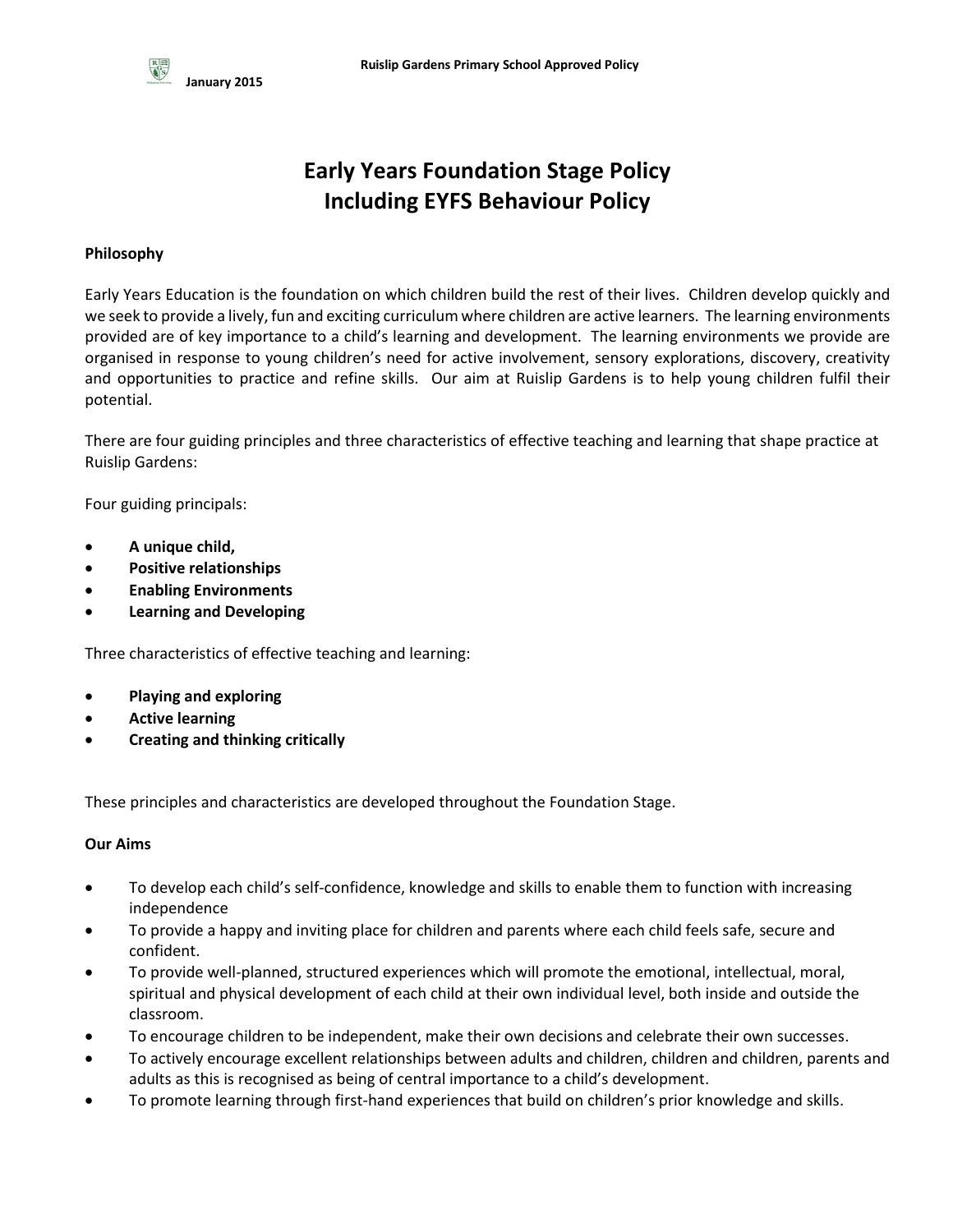

## **Teaching and Learning**

Quality early years teaching occurs when we build upon the children's own interests through a variety of independent, adult initiated and adult focussed and child initiated tasks.

- play is recognised as an important tool for children to develop and reflect on their learning
- there are plenty of opportunities for the children to talk about themselves and the world around them
- they engage in active first-hand experiences
- learning is well-planned with clear goals and the needs of the individual/group are the starting point
- children have access to a variety of indoor and outdoor opportunities and activities
- resources are accessible to all pupils
- children have clear success criteria and know what is expected of them
- all the staff have a clear understanding of young children's development and needs
- special needs are identified as soon as possible and the appropriate measures taken to support the child's learning
- partnership with parents and carers is positively addressed and is recognised as being vital to the development of the child
- a range of challenges are planned for to extend the children's knowledge and thinking

Quality learning will occur when:

- children are motivated and instructions are clear
- children can access materials independently and return them independently
- children have a pride in their work and have high expectations
- they are encouraged to reflect and evaluate their work and that of their peers
- this evaluation is used to raise the standard of their work
- everyone is involved in the child's development (parents/carers/adults)
- the materials used are appropriate to the needs of the child and the learning experience
- transition between nursery and reception is smooth and well-planned

All of these teaching and learning opportunities occur within the seven areas of learning and development. These areas of learning and development form the basis of the curriculum, as stated in *Statutory Framework for the Early Years Foundation Stage (2014)*

These areas are:

- **Communication and language development** involves giving children opportunities to experience a rich language environment; to develop their confidence and skills in expressing themselves; and to speak and listen in a range of situations.
- **Physical development** involves providing opportunities for young children to be active and interactive; and to develop their co-ordination, control, and movement. Children must also be helped to understand the importance of physical activity, and to make healthy choices in relation to food.
- **Personal, social and emotional development** involves helping children to develop a positive sense of themselves, and others; to form positive relationships and develop respect for others; to develop social skills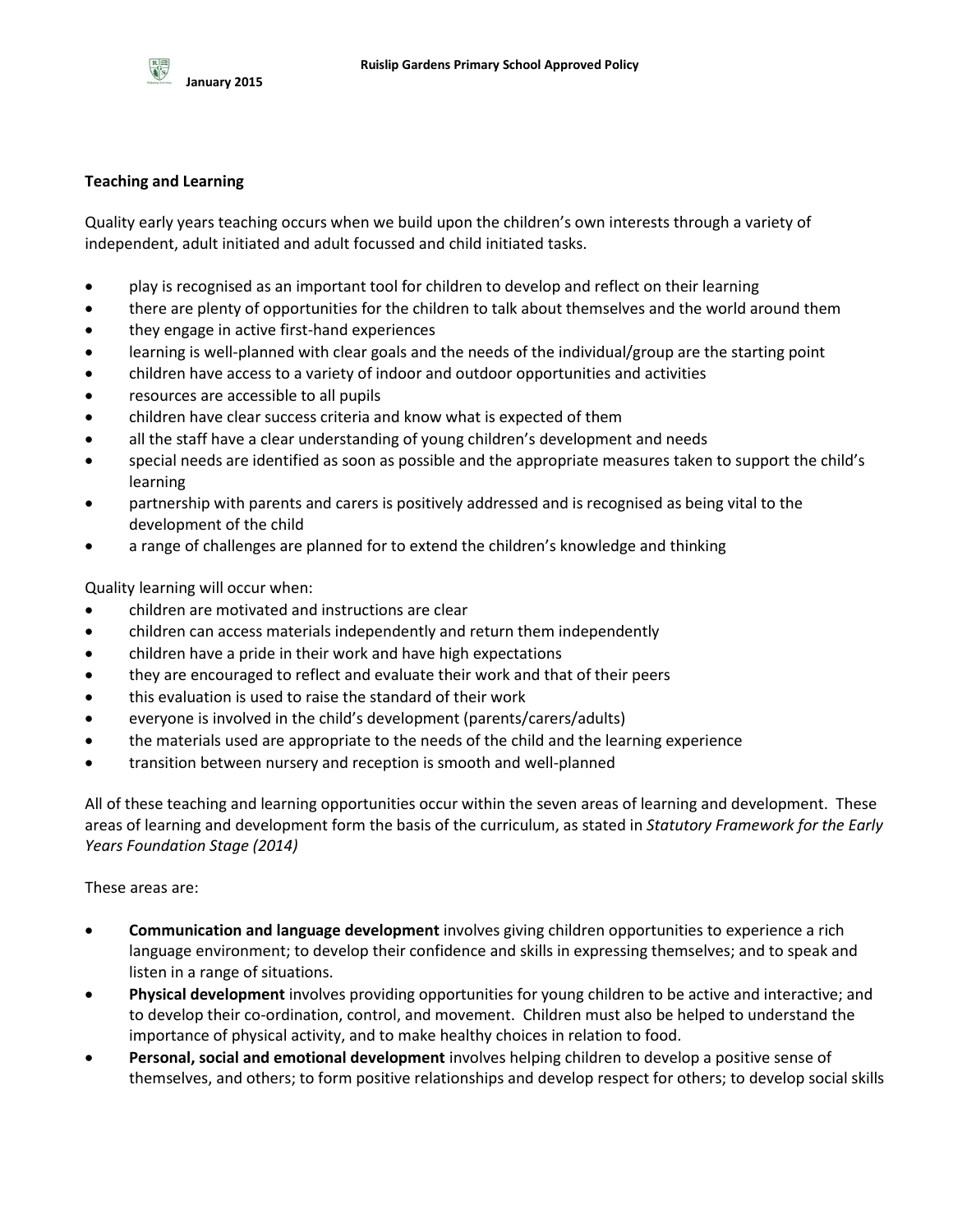

and learn how to manage their feelings; to understand appropriate behaviour in groups; and to have confidence in their own abilities.

- **Literacy development** involves encouraging children to link sounds and letters and to begin to read and write. Children must be given access to a wide range of reading materials (books, poems, and other written materials) to ignite their interest.
- **Mathematics** involves providing children with opportunities to develop and improve their skills in counting, understanding and using numbers, calculating simple addition and subtraction problems; and to describe shapes, spaces, and measures.
- **Understanding the world** involves guiding children to make sense of their physical world and their community through opportunities to explore, observe and find out about people, places, technology and the environment.
- **Expressive arts and design** involves enabling children to explore and play with a wide range of media and materials, as well as providing opportunities and encouragement for sharing thoughts, ideas and feelings through a variety of activities in art, music, movement, dance, role-play, and design and technology.

#### **Assessment and Reporting Procedures**

Effective assessment of children's learning plays a vital role in the foundation stage. Observation is a vital tool which with other assessments informs the planning.

Detailed records are kept; these are built upon contributions from the teachers, nursery nurses, classroom assistants and parents. At the end of Reception the EYFS Profile is completed for each child. The teacher makes an assessment of each child's development against the seventeen early learning goals. Teachers indicate whether children are meeting expected levels of development, or if they are exceeding expected levels, or not yet reaching expected levels ('emerging'). The results of the Profile are shared with parents and Year 1 teachers.

| We assess: | by observation - look, listen and note                                             |
|------------|------------------------------------------------------------------------------------|
|            | by discussion                                                                      |
|            | by parents/carers observations                                                     |
|            | by their outcomes (with or without physical evidence)<br>evaluations of activities |
|            |                                                                                    |

**We record:** by next steps marking by information/comments sheets/post it notes via planning, learning outcomes and evaluations of them using individual records based on the Early Learning Goals and Foundation Stage Profiles as well as 2simple 2 build a profile by written observations by report writing

#### **Transition into Nursery and Reception**

At RGS we follow our transition policy dated September 2014

# **Catering for Children's Medical Needs**

Please see Appendix 1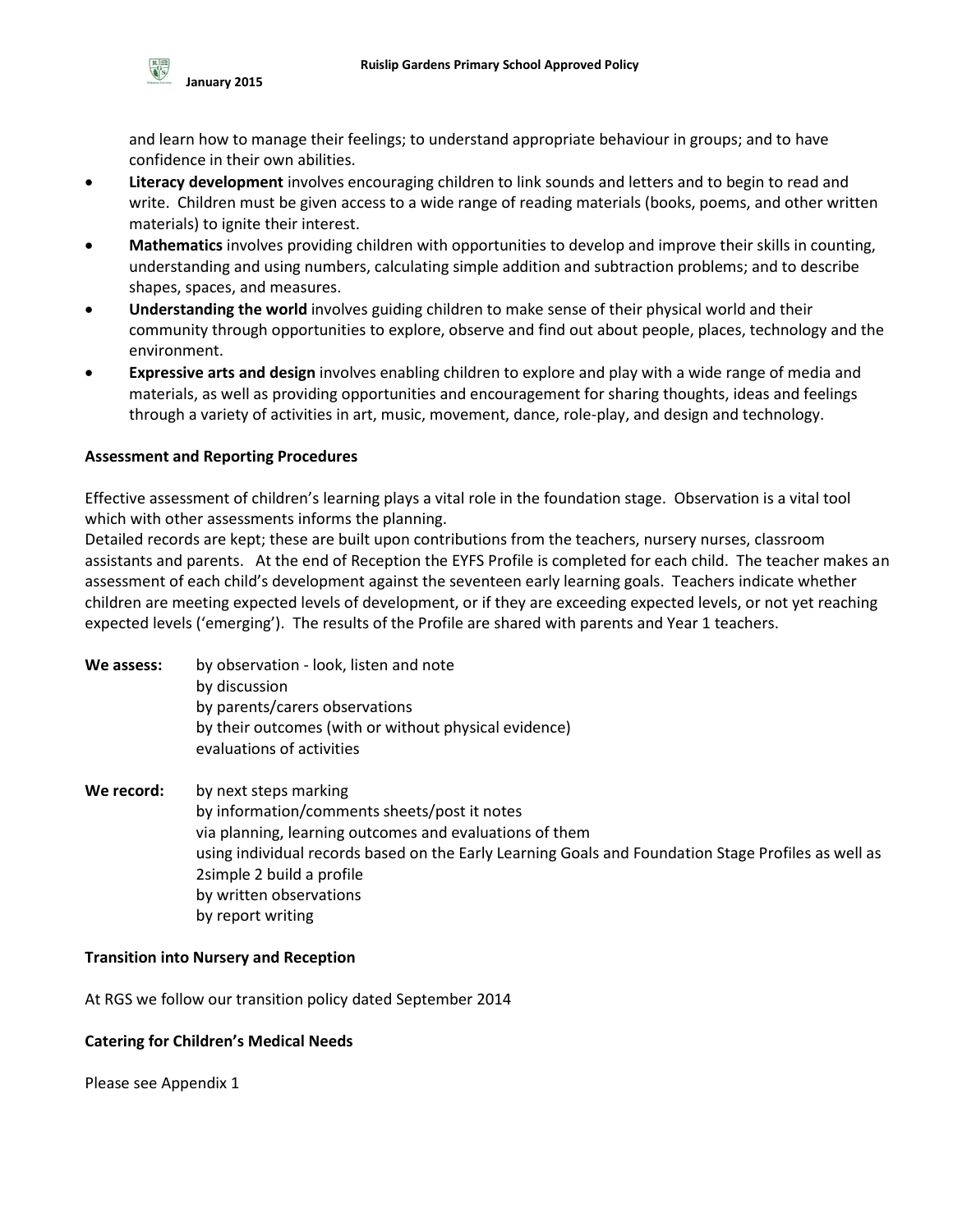

#### **Outdoor Learning**

Please see Appendix 2 **Resources**

In the EYFS we plan to provide quality learning experiences both indoors and outdoors. We use materials and resources that reflect both the community that the children come from and the wider world. In order to support the areas of learning and development a wide range of resources are available, some of which the children can choose independently to further their individual learning. All of these resources are to be found within the nursery and reception areas and are used both indoors and outdoors. We regularly review and evaluate resources to ensure we are providing quality experiences.

# **Health and safety**

Regular risk assessments are undertaken and are reviewed each year. For further guidance see the school's health and safety policy

## **Equal opportunities and inclusion**

We believe equal opportunities for children and adults should encompass gender, race, class, diversity and ability to promote an understanding of cultural and physical diversity and commonalities. We support our pupils in the Foundation Stage by providing good resources that include positive images of children and adults of all cultures, undertaking a range of activities that are not gender or disability biased. We meet the needs of all our children through:

- planning opportunities that build upon and extend children's knowledge, experience and interest and develop their self esteem and confidence.
- the use of wide range of teaching strategies based on children's learning needs.
- planning activities that take account of children's individual needs (including Gifted and talented, EAL, and SEN).
- monitoring children's progress and putting in place interventions to provide support where necessary

#### **Continuity and Progression**

The Nursery is organised into different areas that reflect the various types of play and developmental needs of young children. It also uses various strategies to develop independence and decision-making. To ensure continuity and progression the Reception classes are organised into similar areas (space permitting) with different levels of resourcing to ensure progression. Similar management strategies are also adopted.

The Nursery and Reception classes' curriculum is planned using *Development Matters (2012),* which relate to the appropriate age bands. The termly units of work are guidelines for the expected levels of progression to meet the Early Learning Goals at the end of the Foundation Stage.

A child's learning journal is started in the Nursery and continues with the child into Reception, where it is discussed with the parents regularly and used to inform them of progress made. The learning journals are also used as a personal contact between Nursery and Reception teachers during the conferencing process.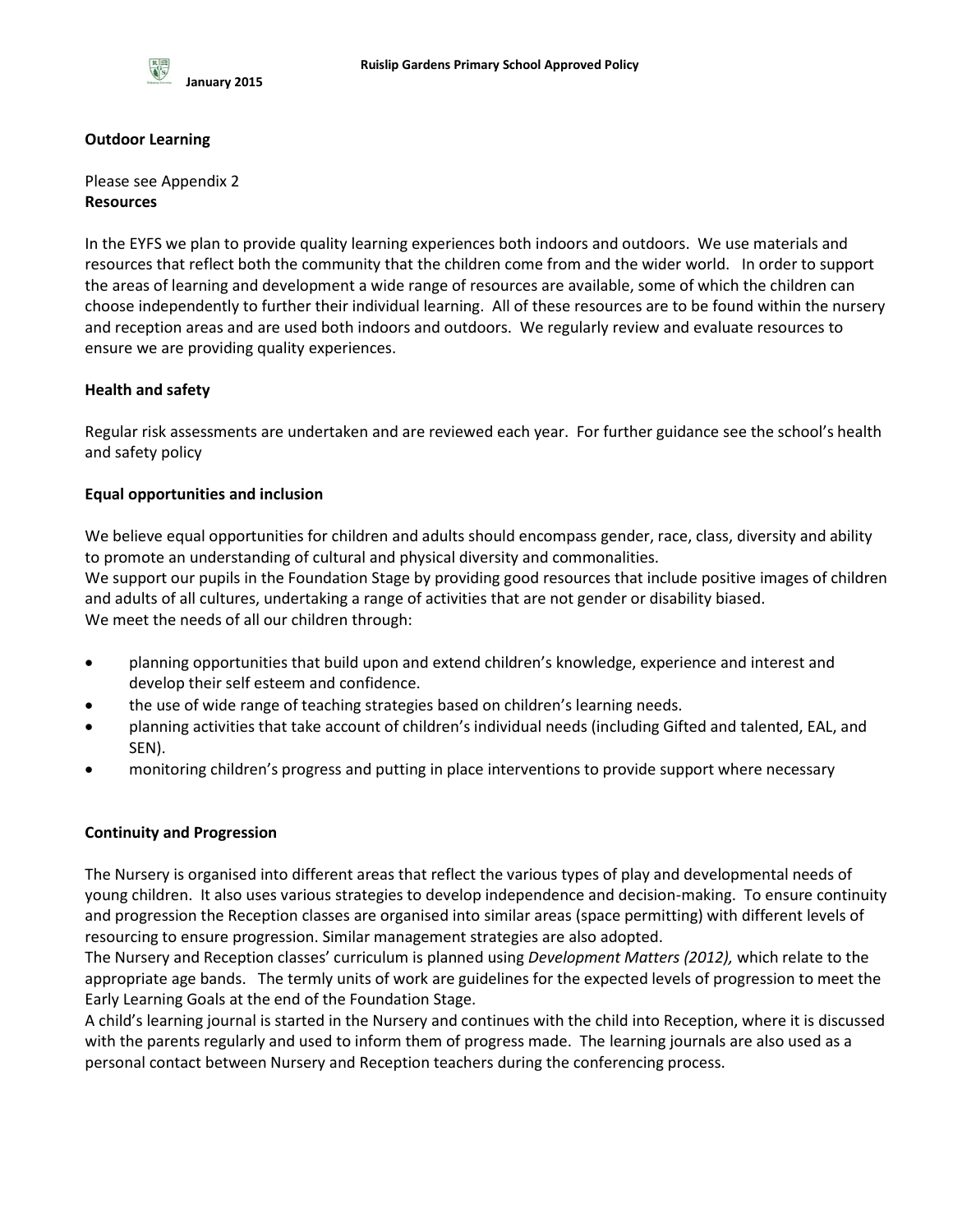Transition between Reception and Year 1 has also been developed, and the Year 1 curriculum and timetable within the first term has been altered to accommodate the continuing use of the EYFS document as well ensuring a smooth transition into a more formal style of teaching.

# **Monitoring and Evaluation**

The Foundation Stage manager is responsible for overseeing the delivery of the appropriate Early Years curriculum and the evaluation of its success. This information will be shared with members of the team and be used to support future planning and developing initiatives. This will be undertaken in the following ways:

- planning files will be collected and monitored each term
- records (learning journeys and 2simple profiles) will be updated ½ termly
- moderation meetings by the early years team will review children's work and plan development points
- weekly phase meetings will identify areas of focus
- audits of provision and resources will occur regularly
- CDP will be encouraged

## **Development plan**

See EY Action Plan dated October 2014

This policy will be reviewed in four years.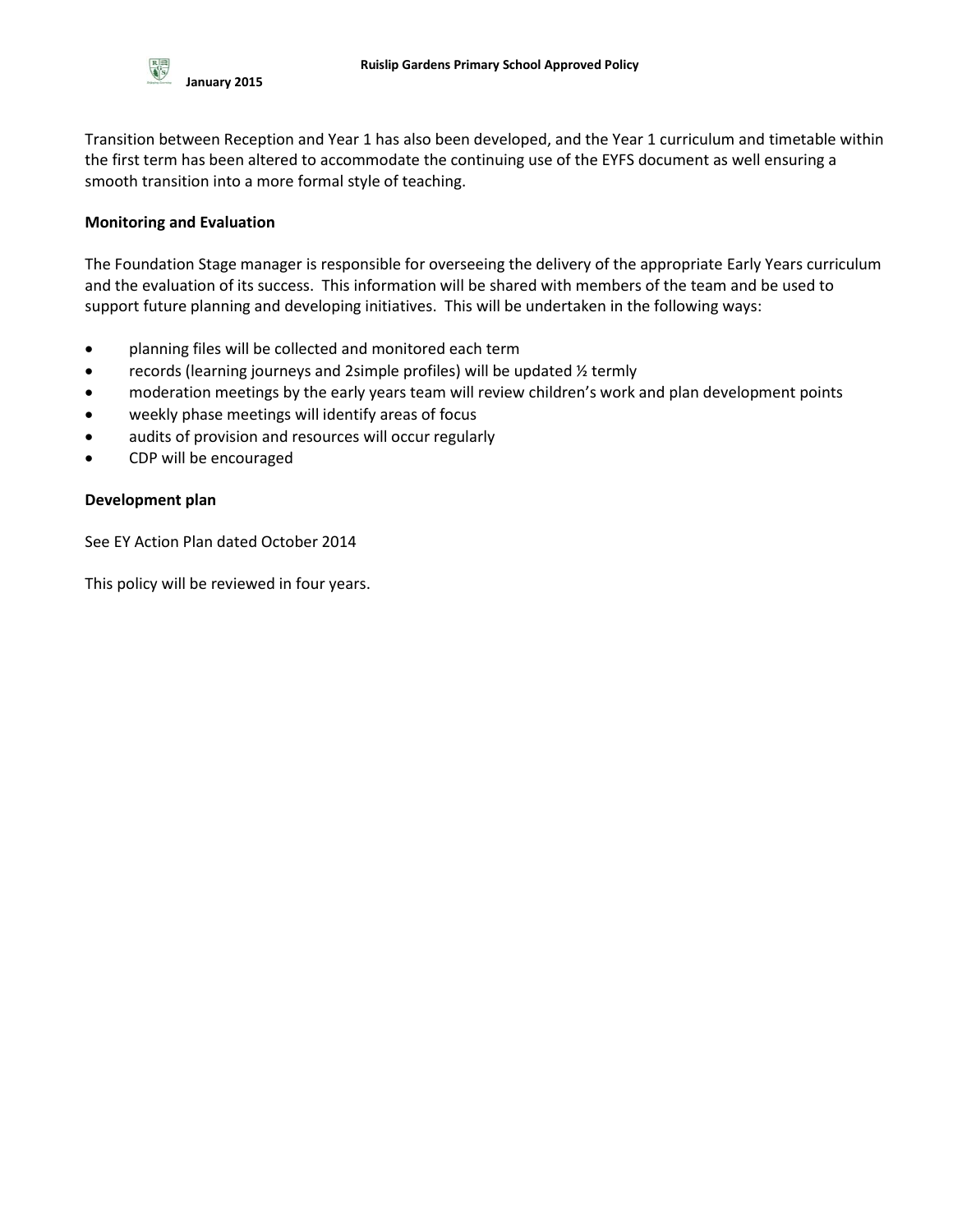

## **Appendix 1**

## **EYFS : Catering for Children's Medical Needs**

Below is a list of guidelines provided to staff to help deal with medical incidents within EYFS:

- Minor cuts, grazes and injuries will be dealt with by Nursery and Reception staff. Parents will be informed of any medical treatment given to their child and will be asked to sign a Medical treatment sheet to acknowledge they have been informed of the accident. Staff will keep the signed copy and also record any medical attention given to a child on the schools Medical Attention sheets. These sheets will be kept in class till the end of the week and then passed to the Welfare Assistant for filing.
- Prescribed medication will be held by the Welfare Assistant in the medical room and will be administered by the Welfare Assistant once permission from parents has been obtained.
- More serious injuries (bad grazes, bumps to the head, heavy falls, facial disfigurement, bite injuries, stings) will be dealt with by the Welfare Assistant in the Medical room. The child will be accompanied to the medical room by an adult. The Welfare Assistant will record the treatment given and inform parents either via a phone call or at the end of the day using the Medical Treatment sheet. If the injury is thought to be too severe to move the child the Welfare Assistant will be called for to treat and assess the child at the scene.
- At lunchtimes the Welfare Assistant will administer any first aid to a Reception child. The teacher will be informed via the sheet parents are required to sign.
- Any children with asthma or allergies will have inhalers and medication within class and also in the medical room. If a child needs their inhaler or allergy medication, including epi-pens, this will be given either within the classroom or by the Welfare Assistant as is appropriate to the situation. If an inhaler is repeatedly being used or an epi-pen has been administered the Welfare Assistant and parents will be informed and the schools medical policy will be followed.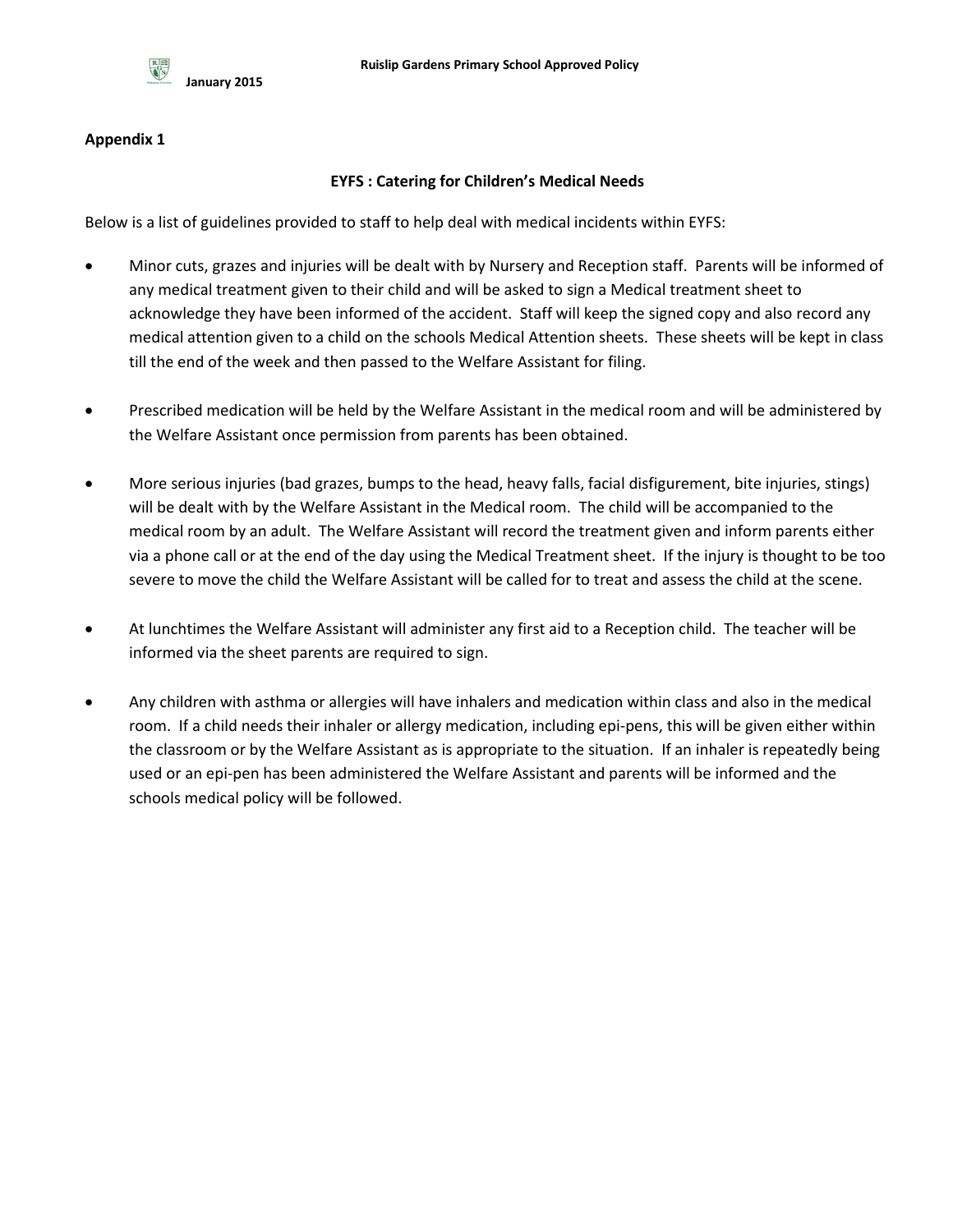

## **Appendix 2**

## **EYFS Outdoor Policy**

**Rationale**

*"Outdoor learning makes a major contribution to children's development. Young children will be missing out on important learning opportunities if quality outdoor provision is not available to them regularly."* THE GREAT OUTDOORS by MARGARET EDGINGTON

## **Aims**

At Ruislip Gardens we recognise the importance of outside learning and we aim to create an outdoor area which is stimulating, exciting, takes account of the children's interests and is used throughout the year.

Nursery and Reception will have a planned outdoor classroom that enables children to extend their learning within the 7 areas of learning.

We will use the outdoor space as a natural resource for learning and include the outdoor area when planning for continuous provision.

We will provide the opportunity for children to access the outdoor area on a daily free flow basis (where staffing permits).

We will ensure that the outdoor area offers children the opportunity to investigate and explore, problem solve, use their imagination and creativity.

We will ensure the outdoors offers children the opportunity to develop their gross motor skills and encourage the children to respect the outdoor environment and care for living things.

We will give children the opportunity to work alone or in collaboration with peers or adults.

We will teach the children to use tools safely and appropriately.

# **Roles and Responsibilities (including risk assessments and weather conditions)**

The safety of children accessing this area is crucial, a full risk assessment will be carried out and reviewed regularly (termly). This will include the use of large outdoor equipment in respect to safety and suitability for the children using the equipment. Prior to any child accessing the outdoor area a member of staff will complete a full 'daily check' of the area and all the equipment and remove any potential hazards (This will be completed by the site manager's assistant and the teacher who is setting up the outdoor classroom on a daily basis). Although the principles of continuous outside play will be adopted, the safety and wellbeing of children will always be prioritised; outside play may be temporarily restricted if this compromises children's safety. All staff will be mindful of safety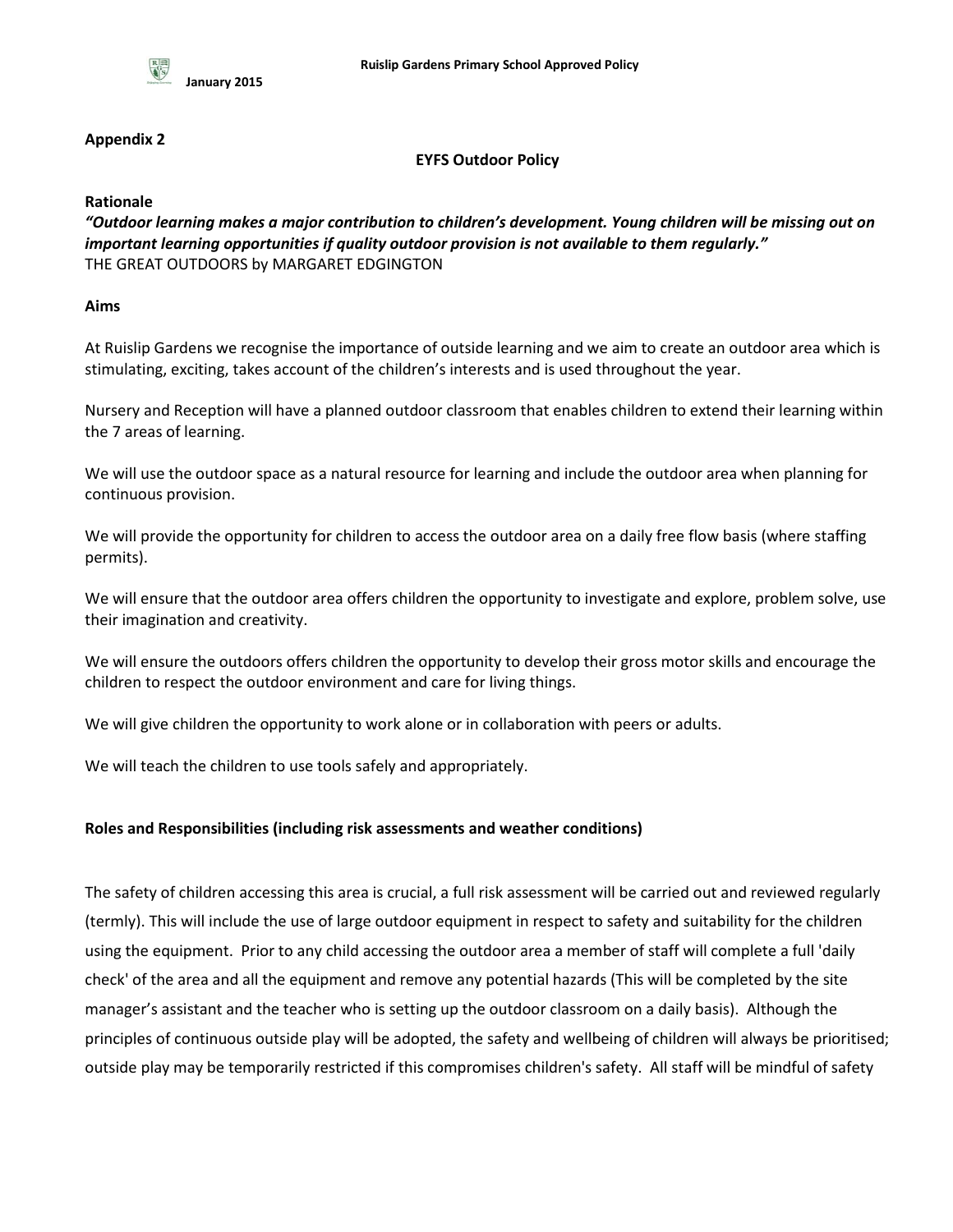whilst outdoors and if they feel safety is compromised in any way they must report it to the EYFS manager. We will ensure that there is a first aider available and an adequate first-aid kit to hand in the case of an accident.

Staff will plan for purposeful learning experiences as part of their weekly and daily planning.

Children must be supervised at all times and a rota will be used to ensure the outdoor area is staffed appropriately.

To enable children to fully experience the learning opportunities offered outside we will ask parents not to send children to nursery in expensive clothing that could restrict the opportunities that children are able to participate in. We will also communicate with all parents about the value of outdoor learning and what actions will be taken for children to be able to access the outdoors 'whatever' the weather.

The following factors will be taken into consideration in different weather conditions.

# **Hot Weather**

- Children will be encouraged to play outdoors, however a risk assessment will be taken to determine if in the interest of children's safety outdoor play may be restricted at the hottest parts of the day;
- Shade will be provided in the outdoor area;
- Children will be encouraged to drink water regularly;
- Parents will be asked to provide children with sun hats and to apply sunscreen before a child attends either Nursery or Reception.

#### **Wet Weather**

 Parents will be asked to ensure their child comes to school in a suitable waterproof coat and to provide wellies on extremely wet days.

# **Cold Weather**

- Parents will be asked to ensure children come to school dressed appropriately with coats, hats and gloves. Staff will ensure children wear the clothing provided before a child goes out into the outdoor classroom.
- Where possible the EYFS will try to build up a spare bank of additional clothing that can be used in emergencies to enable the children to continue to access the outdoors.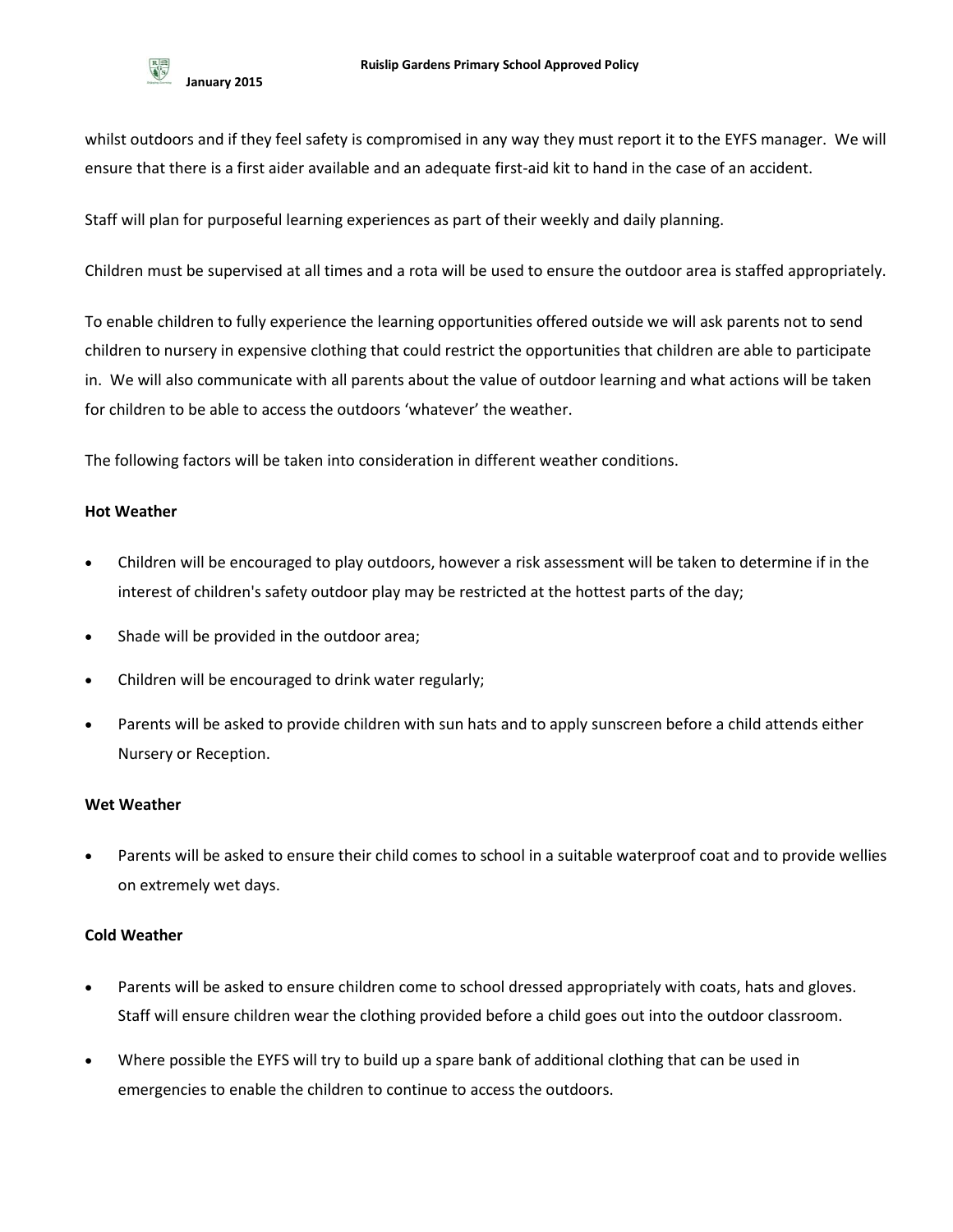

#### **Observation and Assessment**

As with indoor learning, staff within the EYFS will notice (observe), recognise (assess) and respond (plan). Staff will make spontaneous observations and field notes of the learning taking place as well as teach more formal focussed activities to ensure the children are using the outdoor classroom to extend their learning. These observations will feed into the child's learning journey and discussions with parents about a child's next steps.

#### **Monitoring and Review**

It is the responsibility of the EYFS staff to follow this policy. The Senior Leadership Team will carry out monitoring on the EYFS as part of the whole school monitoring system and this will include monitoring of the outdoor classroom as a place to extend a child's learning.